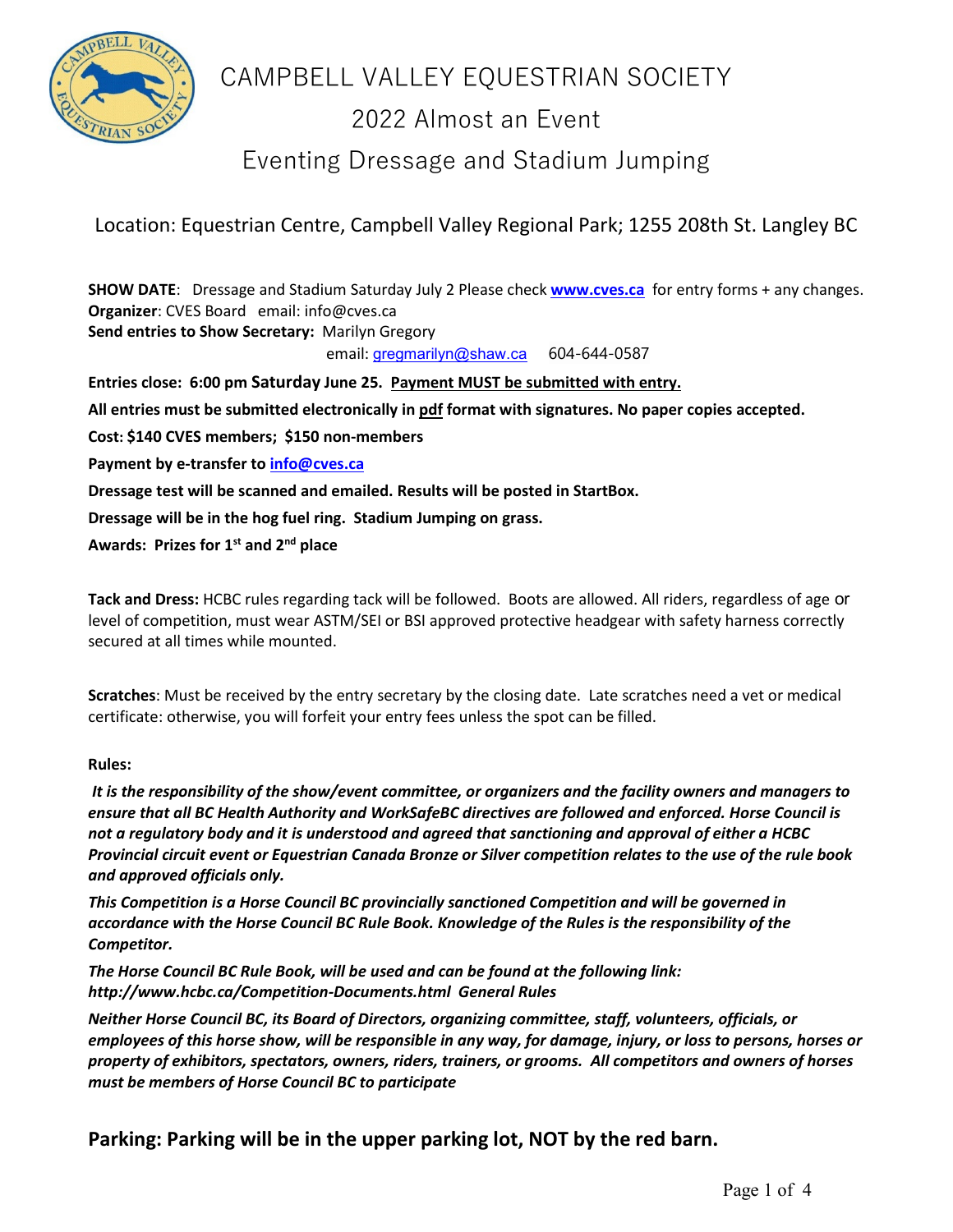

CAMPBELL VALLEY EQUESTRIAN SOCIETY

## **Almost an Event**

## **Eventing Dressage & Stadium Jumping ENTRY FORM**

| <b>Division</b> | <b>Eventing Dressage Test 2016</b><br>All tests are in 20 x 40 m ring | <b>Maximum Height</b><br>(m) | <b>Check the division you</b><br>want to enter |
|-----------------|-----------------------------------------------------------------------|------------------------------|------------------------------------------------|
| Pre-Training    | <b>Pre-Training Test 2</b>                                            | 0.91                         |                                                |
| Entry           | <b>Entry Test 2</b>                                                   | 0.85                         |                                                |
| Pre-Entry       | <b>Entry Test 1</b>                                                   | 0.77                         |                                                |
| Starter         | <b>Entry Test 1</b>                                                   | 0.69                         |                                                |

| BC Horse Council membership is mandatory for both Owner and Rider. Please enclose photocopy of 2022<br>card. Waiver (page 3) must be signed. Juniors must ensure a parent or guardian has also signed the waiver. |           |         |              |                   |              |  |
|-------------------------------------------------------------------------------------------------------------------------------------------------------------------------------------------------------------------|-----------|---------|--------------|-------------------|--------------|--|
| Horse's name:                                                                                                                                                                                                     |           | Colour: |              |                   | Year Foaled: |  |
| Rider's Name:                                                                                                                                                                                                     |           | Breed:  |              |                   | Gelding      |  |
| Rider's Signature:                                                                                                                                                                                                |           | Height: |              | Where Bred:       |              |  |
| Address:                                                                                                                                                                                                          |           | Junior  | Seniorl      | Rider Birth Year: |              |  |
| City:                                                                                                                                                                                                             | Province: |         | Postal Code: |                   |              |  |
| Phone:                                                                                                                                                                                                            | HCBC#     | Email:  |              |                   |              |  |
| Owner's Name:                                                                                                                                                                                                     |           |         |              |                   |              |  |
| Owner's Signature:                                                                                                                                                                                                |           |         |              |                   |              |  |
| Phone:                                                                                                                                                                                                            | HCBC#     | Email:  |              |                   |              |  |
| Coach's Name:                                                                                                                                                                                                     |           | Email:  |              |                   |              |  |
| For scheduling purposes, if you are trailering in with other competitors, please give their names:                                                                                                                |           |         |              |                   |              |  |

### **CVES Membership**:

Do you wish to become a CVES member at \$20.00 /year? YES NO

( join online www.cves.ca)

Membership entitles you to entry discounts and all funds raised go toward upkeep of the Campbell Valley Equestrian Facilities.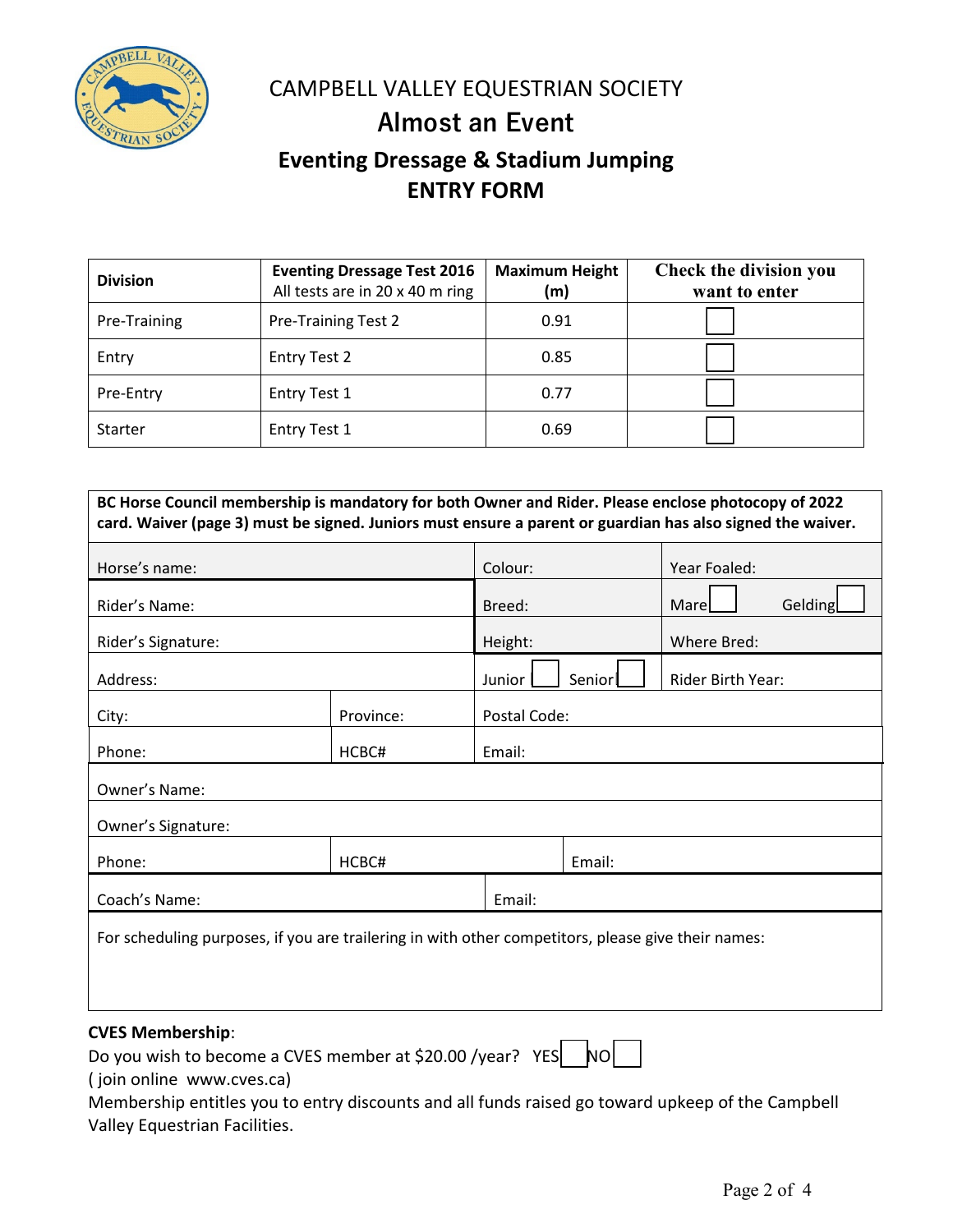

# CVES - ALMOST an Event Cross Country Phase – July 3

Every rider MUST have an insured coach on the cross country field. **The coach will be responsible for the rider just like at a regular cross country schooling day and may call out instructions.** If the coach has a large number of riders, they may want to bring an assistant coach to monitor the warm-up area while they are out on the field.

Each coach's riders will be scheduled to start one after the other no matter what division they are riding. Only one rider will be on the field at a time.

The courses will be only on the south sloping field so that all fences are visible to the coach.

The courses will be numbered and flagged but not decorated except where necessary to make the jump more inviting.

The courses will be shorter than normal depending on the division and space available. The water jumps will have water but there are not any ditches in this part of the field.

The start timer will send the rider off like normal and there will be a finish timer. There will be 2 or 3 spotters to record refusals and run-outs which will be scored. However, this will not be at the same level of detail as in an actual event eg did the horse step back or how long was the hesitation. Since this is schooling, there will be no opportunity for appeal but the scores will give you an idea of how you might have done in a real horse trials. Three refusals at a fence and the rider will have to leave the course. Under their coach's direction, they may take **one** log jump on the way out. Any falls of either rider or horse will result in the rider having to stop for the day.

Please do not arrive any earlier than you need to and when you are finished, you must leave the site as soon as possible after cooling out your horse. With the extremely wet year so far, parking is limited.

The cross country courses will be open for walking several days ahead of time. We encourage you to come then and learn your course. We want to avoid having people stay after their Stadium round to walk cross country. There is not much trailer parking space and we do not want the area to even look crowded. If you are local, please take your horse home after stadium and come back later in the day Saturday to walk the cross country course.

**ALL DOGS** must be on a leash at all times or better yet, leave them at home.